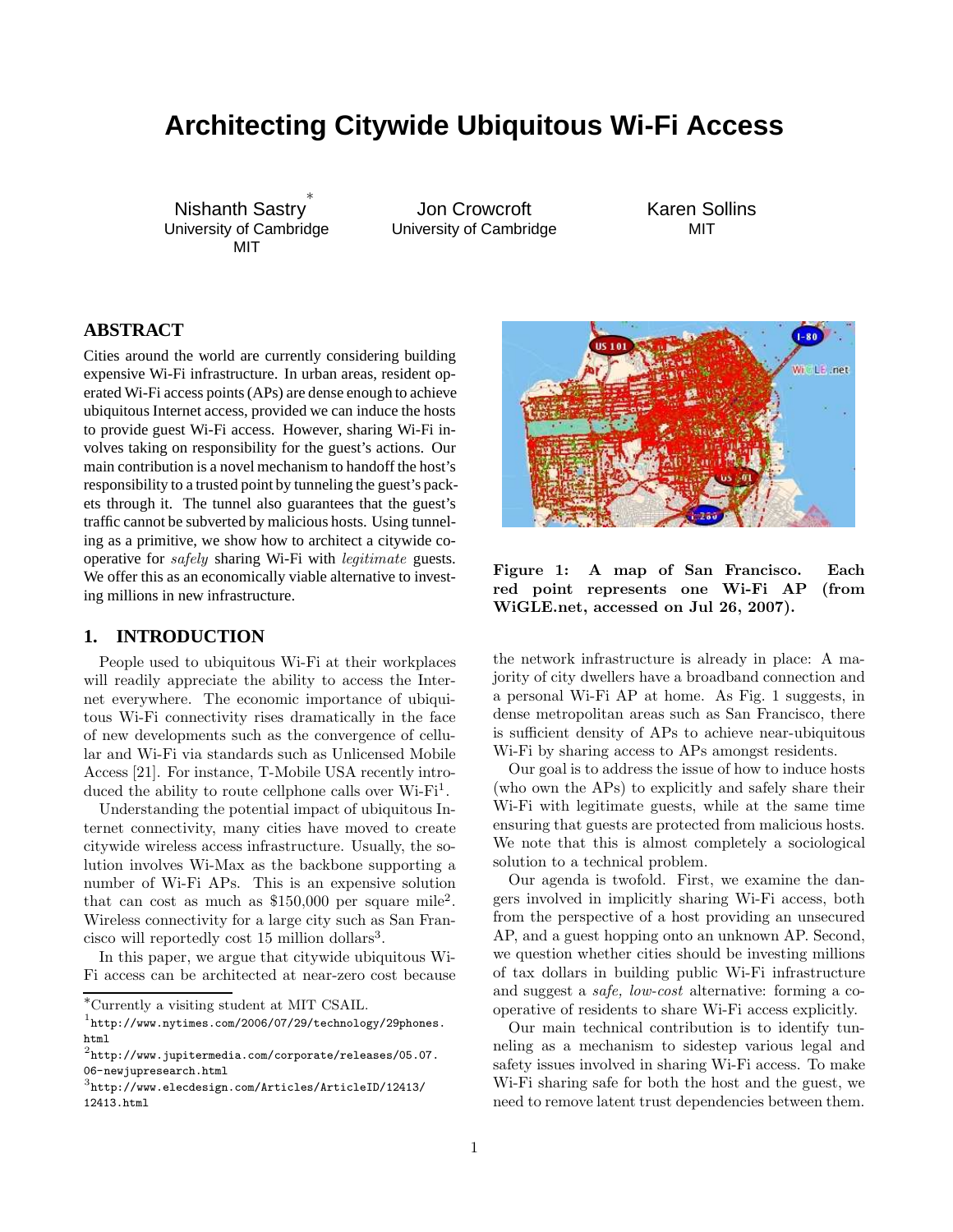The guest's packets are routed through an opaque tunnel and ingress the public Internet from a third point trusted by the guest, typically the guest's home. Since the rest of the Internet sees this the origin of the guest's traffic, the home, rather than the host, becomes accountable for the guest's actions (such as downloading illegal content). The home authenticates the guest before assuming this responsibility. The architecture also puts the home in control of the guest's DHCP parameters and routing, which prevents malicious hosts from tampering.

To create a trusted network of end-points, participating city residents form a co-operative (co-op) in which members share their Wi-Fi APs with each other. The coop infrastructure helps track IP addresses assigned to members' homes by their ISPs, and establishes tunnels by punching NAT holes when required. The co-op also enables simple optimisations for highly mobile guests (e.g. cars) who may be in contact with a given host AP for only a few seconds.

The rest of the paper is organised as follows. §2 discusses related work. §3 discusses the main obstacles that prevent or inhibit the sharing of Wi-Fi. §4 motivates tunneling as an approach to overcome these obstacles. In §5, we outline an architecture that supports the creation and maintenance of tunnels. §6 discusses optimisations for roaming and the scope and limitations of our approach. §7 concludes.

The following clarifies terminology used both in this section and in the rest of the paper: The host is the one sharing her Wi-Fi access point with a guest who is away from her home network where she has an alwayson connection to the Internet. The tunnel gets established between the host and the home.

# **2. RELATED WORK**

A low cost, "guerilla" approach that has previously been tried is to create a community-wide mesh network [1, 3, 18], but this requires separate network hardware setup, and can be difficult to scale beyond a core, dense facility because each node in the mesh needs to be within radio range of at least one other node.

Yet another approach is to provide Wi-Fi access in exchange for tokens which can be redeemed when the host travels to other APs in the city [12]. While such trading schemes would induce hosts with houses near popular spots like bus-stops to share Wi-Fi, home owners in more residential neighbourhoods would have little incentive to share. Since our goal is ubiquitous Wi-Fi, we opt instead for a co-op that provides equal incentive for all residents to share Wi-Fi.

Recently, a few commercial ventures such as Fon [6] and Whisher [22] have introduced different models for sharing Wi-Fi connectivity. Whisher seems to work by distributing the WEP/WPA keys to users authorised by

the host<sup>4</sup>, and as such, does not appear to be a viable solution for sharing Wi-Fi with guest users unknown to the host. Fon sells a custom Wi-Fi AP with firmware that requires new guest users to authenticate themselves with a Fon server using the captive portal technique. Captive portals are essentially dynamic MAC/IP Address filters containing a list of authenticated guests and therefore can easily be evaded by sniffing the address of an already authenticated guest and masquerading as that address.

To the best of our knowledge, all previous attempts to share Wi-Fi allow the guest to directly access the Internet using the host's connection to the ISP. As we detail in §4, there are numerous legal and security related reasons why we adopt tunneling instead.

Mobile IP [14] also relies on tunnels, to make guestnode mobility transparent to external "correspondent" nodes. Mobile IP calls for triangular routing in which packets from the external node to the guest are routed through the home but packets in the reverse direction are sent directly. This is not possible in our scenario because hosts do not trust the guests to grant them direct access to external nodes. Also, mobile IP enables the external node to initiate contact with the mobile (guest) node. Consequently, the tunnel setup is more involved and requires the registration of a "care-of" address with the home agent whenever the guest moves. These choices make mobile IP difficult to use for fastmoving guests such as cars, which may be in contact with a given host AP for only a few seconds [2]. In contrast, in our system, the guest node typically initiates the contact, and we are able to incorporate simplifications aimed at enabling fast-moving guests. Traditional mobile IP has also been largely incompatible with NAT, while our design accommodates, and indeed, makes use of the reality of NATs and private IP addresses.

## **3. OBSTACLES**

We will now review the obstacles from the host's and the guest's viewpoints that prevent or inhibit the sharing of personal Wi-Fi APs.

#### **3.1 Host's concerns**

A number of APs are left unsecured either because their owners ideologically want to support free wireless access or because they lack the tech savvy to change the default factory settings of their AP. AP owners who are aware of the possible dangers and legal implications of sharing their Internet connection with potentially malicious guests nearly always secure their APs [8].

A natural concern of hosts is the possible loss of bandwidth. An inconsiderate guest should not be able to hog bandwidth to an extent that the host is unable to ade-

 $^4$ http://blog.whisher.com/2007/03/01/today-we-explainsharing-your-wifi-with-whisher/#comment-46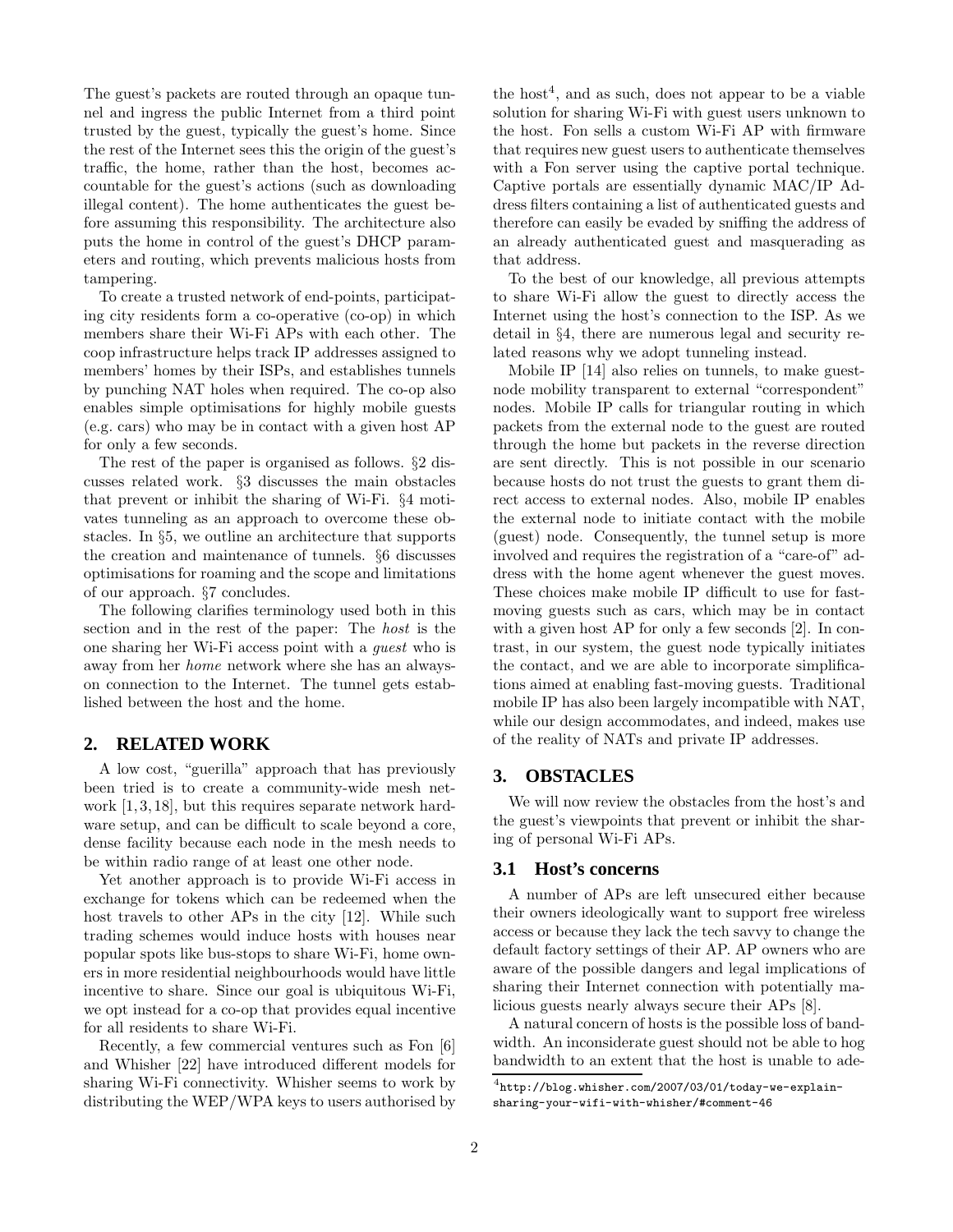quately access the Internet herself. There may be a need to control guest bandwidth even when the host is not using the Internet, in order to keep the aggregate traffic envelope under limits acceptable to the host's ISP.

Another worry, although many Wi-Fi owners are unaware of this possibility, is that a malicious guest may attack and infect other computers on the host's network or even the wireless router itself [20].

A more difficult problem is that a guest may download illegal content such as copyrighted media files or pornography. Most ISPs' Terms of Service explicitly ban their customers from performing or abetting such illegal acts and the host would be in violation of these terms because of the guest's actions [9].

#### **3.2 Guest's concerns**

Modern operating systems try to make connecting to a new wireless network painless and easy. This has led to a careless and even carefree attitude – most users do not hesitate to hop onto any foreign wireless network that is freely available. However, surreptitiously stealing bandwidth is ethically and legally questionable. Also, prudent guests should realise their susceptibility to attacks and infections by a malicious host in much the same way a malicious guest can attack a host.

Even worse, if DHCP is being used, the host's network can assign the guest a phony DNS server IP Address, forming the basis for a sophisticated "pharming" attack [19]. By redirecting DNS requests for personal website names (web-based mail, bank websites etc.) to bogus servers that carefully reproduce the look and feel of the requested website, the guest can be conned into divulging passwords and other sensitive information.

#### **4. TUNNELING THROUGH OBSTACLES**

Our main claim is that the above obstacles can be solved if the only access granted to the guest is a tunnel to a single point in the Internet that the guest trusts. In this section, we motivate the reasons for this decision. We also briefly discuss some legal implications of sharing Wi-Fi, and overheads imposed by tunneling.

We expect that common network security practices will continue at the host end, supplementing the tunnels. For basic protection against malicious guests, firewalls should be enabled on the wireless router and/or the host's computers. Several wireless routers as well as commercial (e.g. Fon) and open-source (e.g. DD-WRT) router firmware allow for setting bandwidth limits.

## **4.1 Motivation: Why tunnel?**

The guest's concerns can be solved if her traffic can be encrypted so that the host cannot snoop. However, most websites today do not support secure connections. To the guest, the tunnel provides a trusted intermediary that can encrypt all of its flows going through a host that it does not necessarily trust. As we discuss below, the tunnel allows the home to set the guest's DNS server, and protects against the pharming attack described above.

To resolve the host's concerns, we need to examine the roots of malicious guest usage. The first issue is the nature of the content accessed by the guest. Guests should not be allowed to use the foreign host as an alternate Internet access point merely to evade restrictions that may be in-place at their home or other default Internet access point. These restrictions include the home ISP's Terms of Service or Acceptable Use Policies as well as any router-based or ISP-provided parental control software<sup>5</sup> . A tunnel does not directly solve this problem. Instead, it hands off this responsibility to the remote tunnel endpoint. The reasoning is that if the guest has the rights to access the Internet from a point, then that point should have the responsibility and the authority to police, or limit access to content.

The second issue is the possibility of subverting ubiquitous connectivity for DDoS. Because of poor radio links (host APs could be behind walls or far away physically) and because hosts may limit the bandwidth they share, many guests could experience low-bandwidth links. Hence, legitimate guests within range of multiple host APs should be allowed to use them all simultaneously<sup>6</sup>, using multiple wireless cards or techniques like Multinet [4] and multi-radio diversity [11]. However, allowing this in conjunction with ubiquitous Internet connectivity all over the city massively amplifies the bandwidth available and raises the spectre of DDoS. With our tunneling mechanism, traffic from the guest through any host eventually gets routed through a single choke point, the guest's own home. This limits the amplification a malicious guest can achieve to the bandwidth that was already available at home.

A third, potential area of concern is that if an ISP offers value-added services such as real-time stock quotes or games-on-demand that are based on the customer at the end point, the guest, who is NAT'ed behind the same end point, will also obtain access. A similar situation arises when the host has a better point of connectivity, say a private T1 line. The host may not want to share these premium services if reciprocal access is not guaranteed. With a tunnel, the guest is only exposed to her own ISP, and access to premium services is not leaked. Furthermore, as discussed above, the bandwidth attainable by the guest is limited by the available bandwidth on her home network, which makes it safe to provide guest access even on expensive lines.

<sup>5</sup>We do not concern ourselves with parental control toolbars in browsers. They travel with the guest's machine, and cannot be evaded merely by choosing alternate access points. <sup>6</sup>To the best of our knowledge, Fon does not allow simultaneously connecting to multiple hosts, and this is a drawback.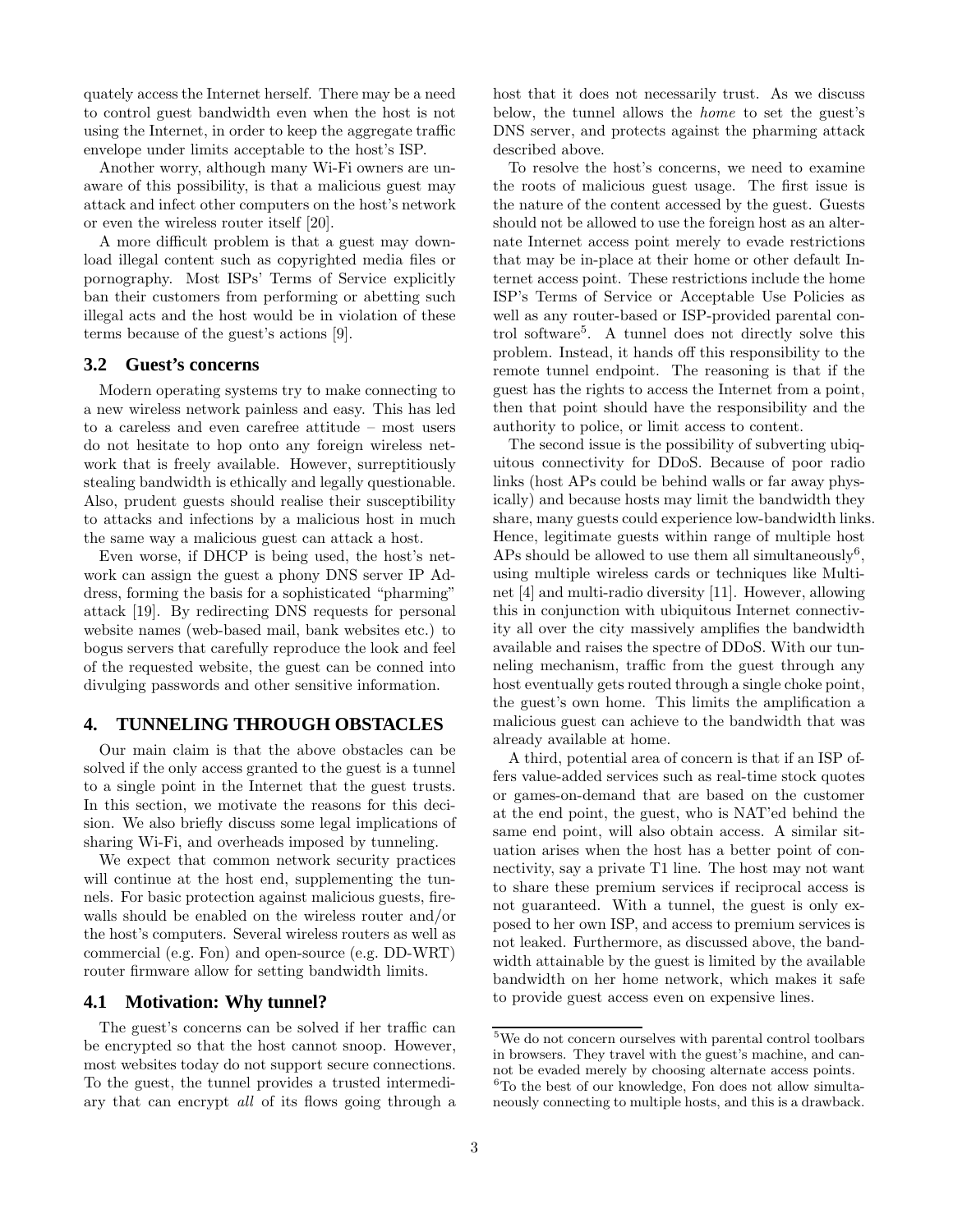In summary, most of our arguments boil down to eliminating all the reasons (other than being located away from home) that may lead a guest to use the host's AP rather than her own connection at home.

#### **4.2 Legal issues and accountability**

Forcing the guest to create a secure tunnel removes the host's "ability to supervise infringing activity" which can be a legal liability for an Access Point provider (A&M Records v. Napster, Inc., cited in [9]). Interestingly, courts in the US have held that a guest could be subject to the host ISP's terms of service even if notice of the terms were not given (America Online v. LCGM, cited in [9]). Thus, it is in the guest's interest to access the public Internet through a tunnel to her own ISP, whose terms of service are known to her.

Forcing access through the guest's home network also improves accountability in IP traceback situations [16, 17], since the home node is now a part of any traceback path and legally binding terms of terms of service of the home's ISP can be brought to bear upon it.

Many ISPs have terms of service that prohibit reselling Internet connectivity. By restricting guest traffic to a tunnel, the host is able to share Wi-Fi without sharing basic ISP-provided services such as DNS lookups, default routes, or IP address assignments. Also, since the tunnel is encrypted, everyone other than the guest and the home will perceive the guest's traffic as originating from its home. The tunnel traffic itself will appear similar to peer-to-peer flows such as bittorrent and skype that already exist in the Internet.

Even so, ISPs do have a lot of control since they could contractually prohibit the tunnel traffic or affect the hosts' willingness to share Wi-Fi by changing their pricing model. We imagine that in practical situations, co-ops could split the costs of membership with ISPs to carry the tunnel traffic. Or, municipalities could pass laws requiring the ISPs to support co-ops. The exact commercial and regulatory framework will vary from region to region and is beyond the scope of the paper.

#### **4.3 Overheads of tunneling**

The obvious worry with our approach is path length inflation, especially in cases where the host and the home are on two different ISPs that do not peer locally. However, for most purposes, guests only care about increase in latency. In broadband hosts, intracity P2P ping latencies are reported to be  $30 - 60$  ms [10] which is almost undetectable for most normal usage.

Bandwidth is more of a limiting factor. Notice that data downloaded by the guest is first downloaded to the home and then uploaded to the guest via the host. Most residential broadband connections are highly asymmetric. Thus the available bandwidth on home's uplink (median 212 Kbps [10]) limits the guest's bandwidth.



Figure 2: Architecture: Guest traffic is tunneled to home. The home end of the tunnel is a VPN server & authenticates guests. The host end is a firewall allowing only homebound packets. A STUN server helps set up tunnels when members are behind NATs. Guests are addressed by a fixed coop-local IP on the host's network, and a vpn local IP on the home network. Both addresses may be reused outside their scope.

This is a serious limitation for some, but may be sufficient for common use cases. Studies are needed to determine whether guests can indeed achieve sufficient bandwidth in practice.

#### **5. ARCHITECTURE**

Tunneling is illustrated in Fig. 2, which shows guests with a laptop and a handheld sharing a common host AP. As shown, packets from machines belonging to the host's network are allowed to directly access the Internet. The laptop's and handheld's packets, however, are tunneled through to their respective homes and ingress the Internet from there.

In this section, we discuss the underpinnings of an architecture for this kind of access: a co-op to form a trusted network of endpoints across the city and manage the guest identities, gateways at the host and home ends of the tunnel, and a STUN/rendezvous server to help setup the tunnel when the gateways are behind NATs.

#### **5.1 Co-ops and co-op local addresses**

To manage the guests' identities, we assume that the residents of a city will form a co-op to share Wi-Fi access. Membership is voluntary (but required for guest access); but the scheme allows for incremental deployment. Even if only two residents are members, they can reciprocally share Wi-Fi at each others' houses. The utility of the co-op grows as more residents join.

Each mobile device of a member is assigned a unique private IP address (say from the large 10.x space). We call this the coop-local address. Since the coop-local address is unique, members can freely use their devices for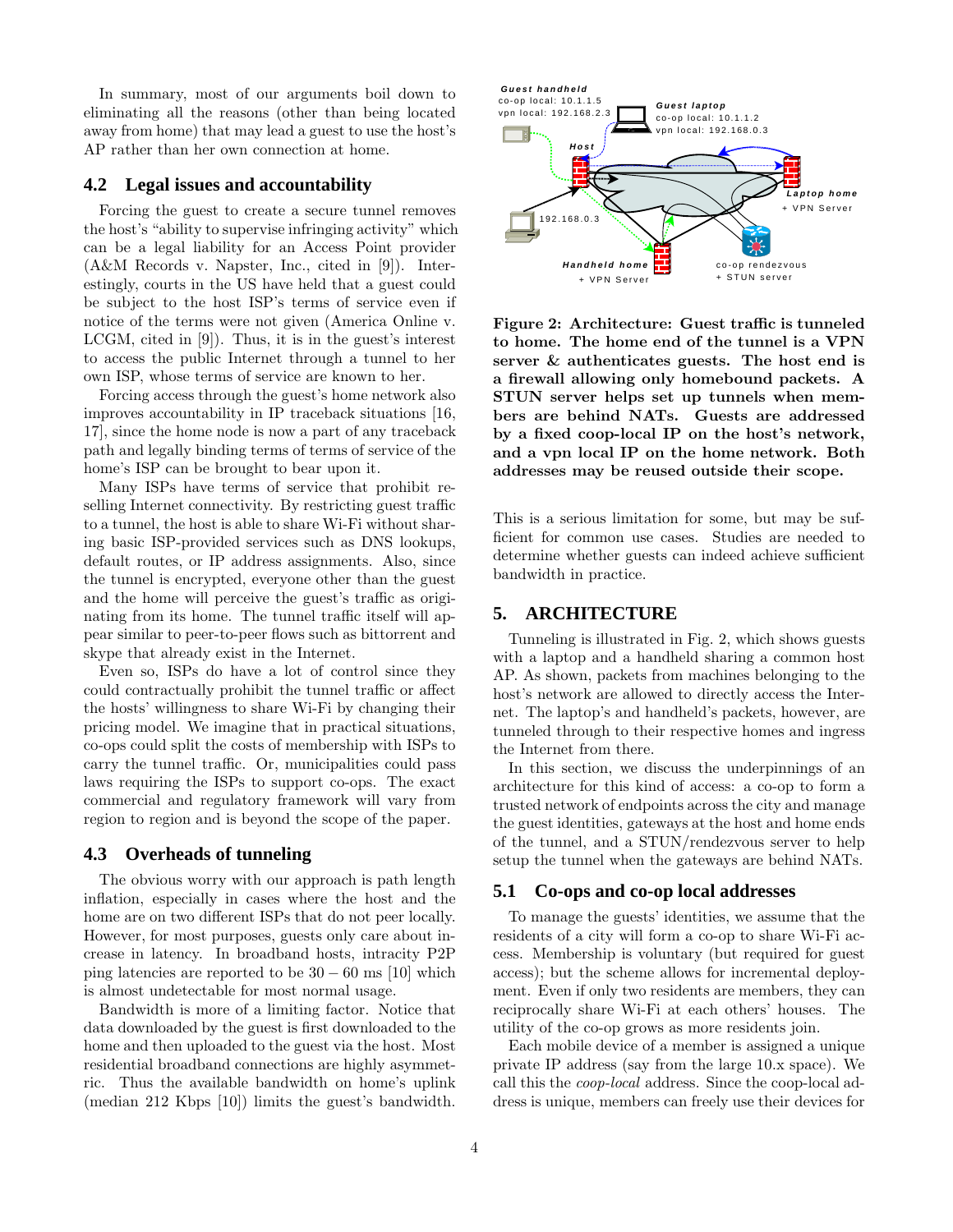guest access regardless of which other member's devices are concurrently guests at the same host. Also notice that hosts can create a simple firewall rule to isolate all coop-local addresses from the rest of the machines on the host's network.

One subtlety is that the coop-local address is only used to distinguish between nodes sharing a host AP. As we discuss below, the guest's coop-local address is hidden behind the host's NAT, so none of the other nodes in the Internet (including the home) need be aware of this address. The guest's applications use a different "vpn-local" address (also discussed below). Furthermore, the home is configured as the default gateway of the guest. Thus, the coop-local address space may safely be reused elsewhere. In particular, the guest could log into her office VPN<sup>7</sup> and access intranet machines which may also be in the coop-local address space.

### **5.2 NAT traversal**

Many residential networks are assigned IP addresses dynamically. Some are also behind NATs. Consequently, gateways need to discover their current public IP addresses and punch NAT holes [7] to be reachable from the other ends of the tunnels. The co-op enables this through a STUN [15] server which the gateways can query to obtain their current NAT bindings (public IP address+port). As shown in Fig. 2, the server also facilitates rendezvous and tunnel setup by pushing the learned NAT bindings to all other members in a secure manner.

Periodic keepalives are used to keep NAT holes open. Also, a gateway that is behind a restricted cone or symmetric NAT may need to punch separate holes to each gateway in the co-op. In a few rare cases (e.g. NATs employing deep packet inspection), NAT holes cannot be punched, and packets between two gateways may have to be relayed through the rendezvous server.

In summary, all gateways know the current mappings between the other members' coop-local address and the globally reachable IP address (or NAT binding) of their home gateway. We use this fact below.

#### **5.3 Gateways: tunnel end points**

As shown in Fig. 2, each member's AP implements a gateway that performs different functions at the ends of the tunnels to support and maintain them.

#### *5.3.1 Host gateway*

At the host, where the tunnel begins, the gateway acts as a NAT and translates the coop-local addresses of guests as its own address to the external world (specifically, to the guest's home). To send packets back to home, guests can remember the home's IP from the

last contact. If the home's IP has changed, and the guest sends a packet destined for the old address, the host drops it and sends the guest an ICMP "No route to host" message. The guest can then query and obtain the current address of the home from the host gateway.

#### *5.3.2 Home gateway*

At the home, where the tunnel ends, the gateway appears as a VPN server. We assume an SSL VPN-like solution, similar to OpenVPN. In OpenVPN, when the guest joins the home VPN, a virtual (TUN) device is activated on the guest machine and given a vpn-local address from the private IP address space. The vpnlocal address is private to the home's VPN and can be safely reused, for instance by other machines on the host's network (as in Fig. 2).

The home gateway also acts as a NAT and translates the guest's vpn-local address as its own address (the home address) to the rest of the public Internet. Thus, the guest may access the Internet through its own ISPprovided connection to the Internet. If only web access is desired, an alternate method is to run a HTTP proxy on the home's VPN. The guest's HTTP requests are forwarded to the proxy, which then fetches it from the WWW. If the proxy caches websites, this may be faster than the NAT option.

#### **5.4 Security features**

Malicious guests are not allowed to spray random IP addresses with traffic. As hinted in Section 5.3.1, the host gateway acts as a firewall with rules that only allow encrypted (VPN) packets between the coop-local addresses of a member and the current IP address (or NAT binding) of the member's home. Alternately, or in addition to the firewall, the host could adopt a policy of cutting off a particular guest if no response is heard from the home within a reasonable time window – if the guest successfully authenticated with the home and opened a VPN tunnel, there should be traffic sent from the home, in response to the guest's packets.

Coop-local addresses cannot be easily spoofed. The host end of the tunnel only allows packets destined to the home, and the VPN server at the home end authenticates the guest. Our scheme is impervious to Sybil attacks that depend upon the fact that IDs are only virtual, and one can create too many of them. In our case, since there is a real home address behind the coop-local IDs, and all packets pass through this address, Sybil attacks cannot be launched.

Notice that the ICMP message generated when a coop-local address sends packets to a destination other than its corresponding home is only sent to coop-local (10.x) addresses, and is thus contained within the host's network. We ignore the minor risk that a malicious guest could send spurious ICMP messages to another

<sup>7</sup>This VPN would operate over the VPN tunnel between the host and the home that we describe below.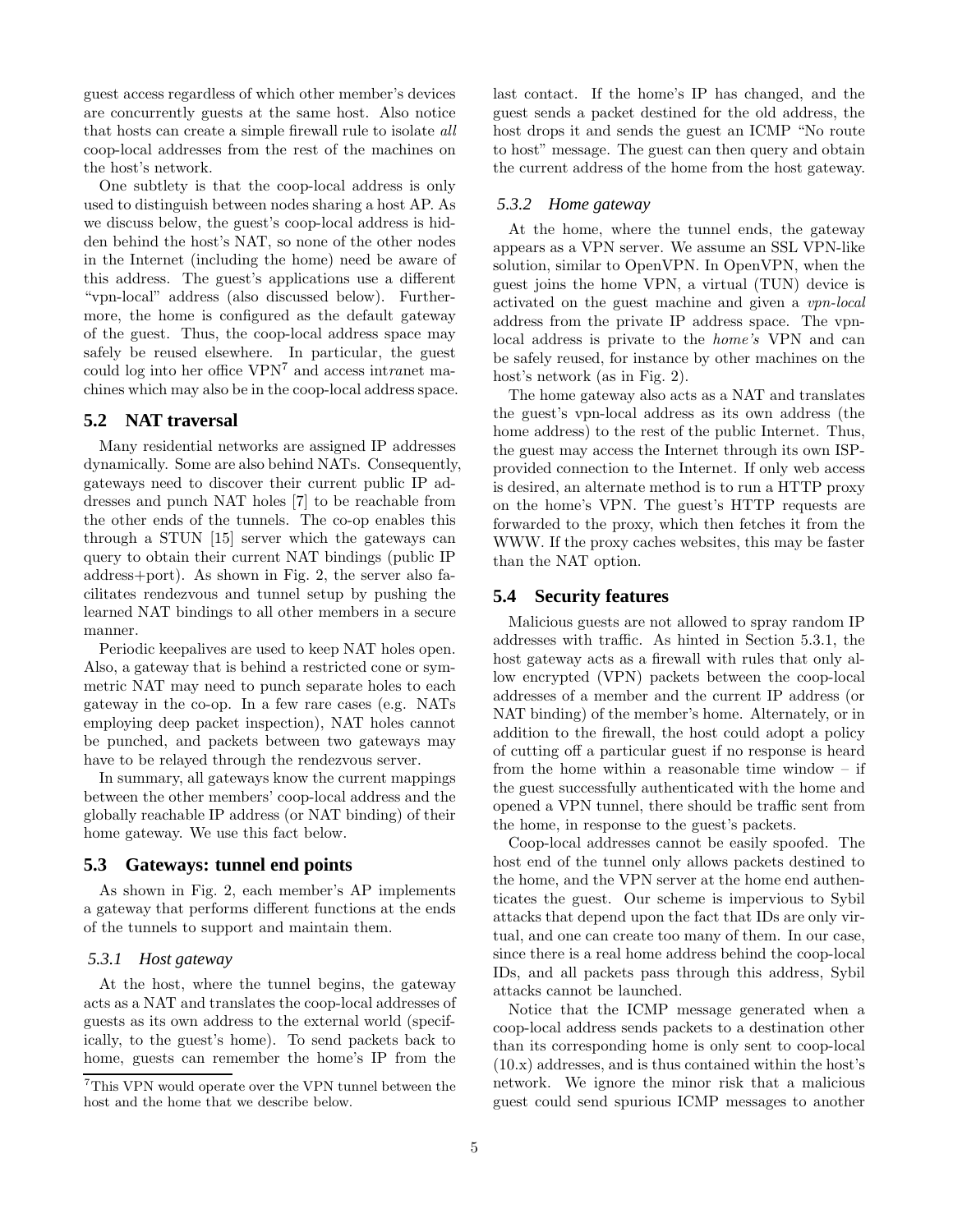guest at the same host, although this could certainly be thwarted by more firewall rules.

Host firewalls cannot be compromised with false NAT bindings for malicious home gateways, because STUN requires its clients to authenticate themselves. Also, the host exchanges periodic keepalives with the home's current address to keep NAT holes open, which would not work if the NAT binding was wrong.

Simple bandwidth limiting by hosts can also be highly effective in preventing DoS attacks by malicious guests.

# **6. DISCUSSION**

## **6.1 Supporting highly mobile guests**

With a very simple optimisation, highly mobile guests can preserve application sessions as they move from the range of one host AP to another. The guest's applications use the TUN interface and its associated vpn-local address, which is assigned by the home's VPN server. After tunnel establishment, the VPN server also pushes the VPN's default gateway, DNS server, etc. to route all traffic over it. Since these values seldom need to change, the VPN server can be configured to always assign the same values for a given guest. In conjunction with disconnection-tolerant transports and TCP extensions [5, 13], preserving the vpn-local address allows higher-level sessions to be preserved across accesses through different host APs.

For faster link establishment, the vpn-local address to use for the TUN interface as well as the other network parameters above could also be statically configured on the guest machine. Establishing a secure VPN tunnel also involves an initial TLS handshake to exchange the random secret key used to encrypt the data. A shared static key can be used to avoid this overhead.

We carefully chose to use fixed coop-local addresses to eliminate the overheads of DHCP when a guest docks with a new host. Studies in [2] show that highly mobile clients such as cars are typically in contact with a given AP only for very brief periods (on avg. <10 secs. at 55kmph) and the time spent acquiring a new IP address can significantly affect the time available for useful data access. With fixed coop-local addresses and the above optimisations, docking with a new host only involves associating with its SSID. After this, the guest may start sending packets back to the home network.

## **6.2 Co-op scope and limitations**

The co-operative is intended to be operated on the scale of a city. Creating tunnels over larger regions would cause unacceptable delays. Also, the host gateway's firewall size increases roughly linearly with the size of the co-op, which places limitations on the number of members that can be supported. Larger co-ops can be supported by only creating rules for guests that

dock with the host. (Instead of creating firewall rules when the coop rendezvous server pushes a new cooplocal ID to NAT-binding mapping, the host can query the rendezvous server for the current binding when a guest docks with the host. Clearly, this comes at the cost of slower link establishment for the guest.)

Finally, some countries impose restrictions on the content that can be accessed in their jurisdiction. If arbitrarily long tunnels are allowed, a guest who manages to obtain a trusted endpoint outside of this jurisdiction would be able to access "illegal" content. We do not prohibit or support such tunnels, but point to the possibility as a non-technical reason for why a co-op may need to be operated on a local, rather than global, scale.

## **7. CONCLUSION**

In major cities of the developed world, the density of resident-operated Wi-Fi APs is sufficient to blanket the whole swathes of the city with ubiquitous Internet access. However, granting Internet access to a guest involves taking on responsibility for the guest. We have presented tunneling back to a trusted point in the Internet as a means for hosts to handoff this responsibility and thereby remove reservations about sharing their private Wi-Fi AP with the other residents of a city. Hosts further protect themselves by placing a firewall between guests and their computers.Guests can easily prevent hosts from snooping over their traffic by creating a secure tunnel. Together, the residents of a city could form a co-operative of trusted endpoints to safely share Internet connectivity throughout the city, rather than build expensive public Wi-Fi infrastructure.

## **8. ACKNOWLEDGEMENTS**

We thank Rob Beverly, Ji Li, Eng-Keong Lua and Mythili Vutukuru for reading previous versions of the paper and suggesting many improvements. We also thank David Clark for clarifying some policy and legal aspects of our approach.

## **9. REFERENCES**

- [1] BICKET, J., ET AL. Architecture and evaluation of an unplanned 802.11b mesh network. In 11th ACM MOBICOM Conf. (2005).
- [2] BYCHKOVSKY, V., ET AL. A Measurement Study of Vehicular Internet Access Using In Situ Wi-Fi Networks. In 12th ACM MOBICOM Conf. (2006).
- [3] Champaign-Urbana Wireless. http://cuwin.net.
- [4] Chandra, R., Bahl, P., and Bahl, P. Multinet: Connecting to multiple IEEE 802.11 networks using a single wireless card. In IEEE Infocom (2004).